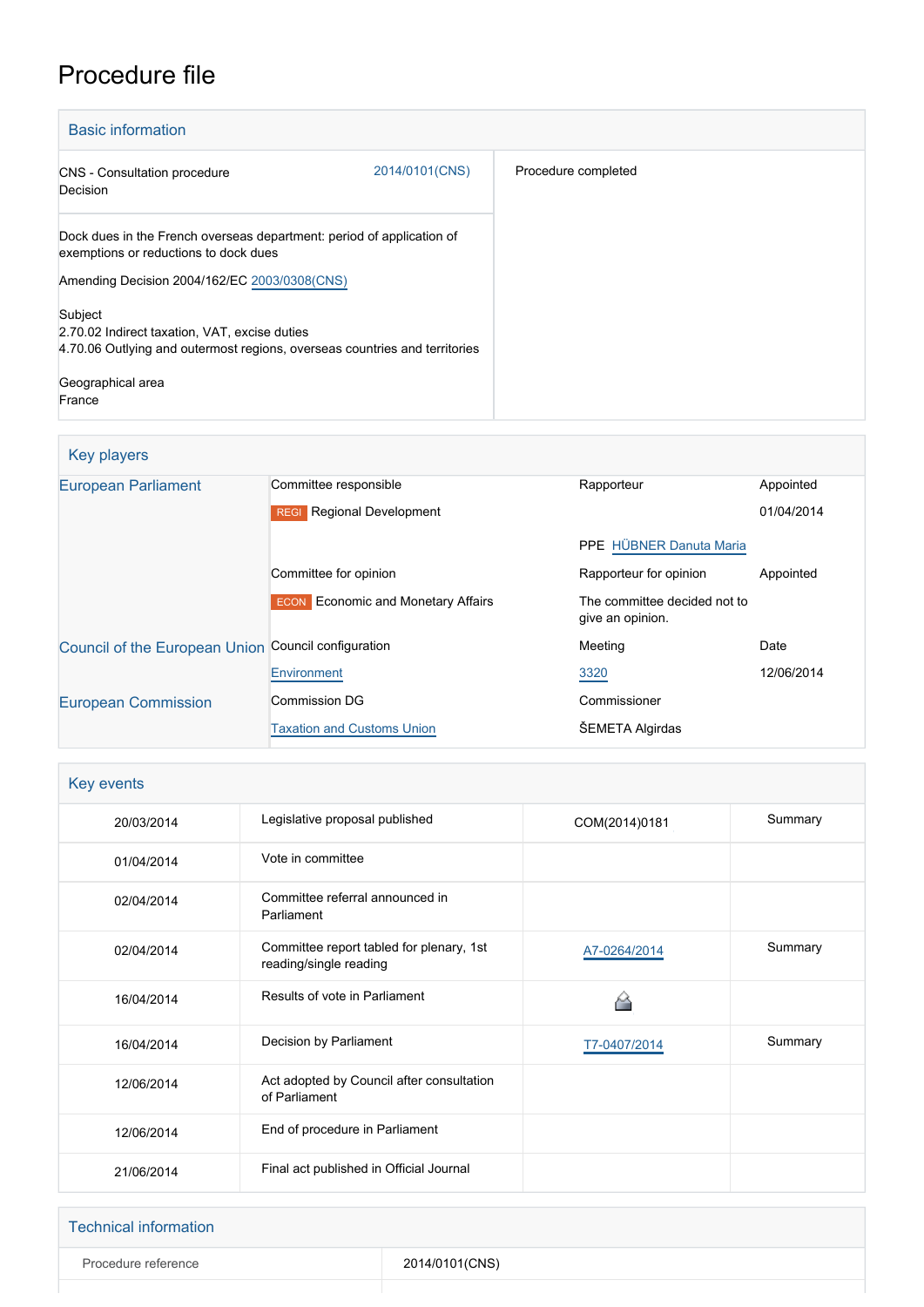| Procedure type             | CNS - Consultation procedure                             |
|----------------------------|----------------------------------------------------------|
| Procedure subtype          | Legislation                                              |
| Legislative instrument     | Decision                                                 |
|                            | Amending Decision 2004/162/EC 2003/0308(CNS)             |
| Legal basis                | Treaty on the Functioning of the EU TFEU 349-p1 sub1-as1 |
| Other legal basis          | Rules of Procedure EP 159                                |
| Stage reached in procedure | Procedure completed                                      |
| Committee dossier          | REGI/7/15541                                             |

#### Documentation gateway

| Legislative proposal                                               | COM(2014)0181 | 20/03/2014 | EC | Summary |
|--------------------------------------------------------------------|---------------|------------|----|---------|
| Committee draft report                                             | PE532.325     | 24/03/2014 | EP |         |
| Committee report tabled for plenary, 1st<br>reading/single reading | A7-0264/2014  | 02/04/2014 | EP | Summary |
| Text adopted by Parliament, 1st reading/single<br>reading          | T7-0407/2014  | 16/04/2014 | EP | Summary |

#### Additional information

European Commission **[EUR-Lex](http://ec.europa.eu/prelex/liste_resultats.cfm?CL=en&ReqId=0&DocType=CNS&DocYear=2014&DocNum=0101)** 

| Final act                                                        |  |
|------------------------------------------------------------------|--|
| <b>Decision 2014/378</b><br>OJ L 182 21.06.2014, p. 0009 Summary |  |

#### Dock dues in the French overseas department: period of application of exemptions or reductions to dock dues

PURPOSE: to extend for a period of six months the current arrangements on dock dues in the French overseas departments.

PROPOSED ACT: Council Decision.

ROLE OF THE EUROPEAN PARLIAMENT: the Council adopts the act after consulting the European Parliament but without being obliged to follow its opinion.

BACKGROUND : Council Decision 2004/162/EC (as amended by Council Decisions 2008/439/EC and 448/2011/EU), authorised France, until 1 July 2014, to apply exemptions or reductions to the dock dues tax for certain products produced in the French outermost regions (excluding Saint Martin). The Annex to that Decision contains a list of the products to which tax exemptions and reductions may be applied. The difference between the taxation of locally manufactured products and that of other products may not exceed 10, 20 or 30 percentage points, depending on the product.

The French authorities believe that the handicaps suffered by the French outermost regions persist and asked the Commission that a system of differentiated taxation similar to the current system be maintained after 1 July 2014 until 31 December 2020.

Analysing the lists of the products to which the French authorities wish to apply differentiated taxation is a lengthy process which has not been completed because of the large number of products involved (several hundred) and the quantity of information to be collected on the structure of the relevant product markets.

In order to avoid a legal vacuum, complete the work currently being undertaken and give the Commission the time to prepare a balanced proposal, that takes account of the various interests at stake, an additional period of six months is needed.

CONTENT: the proposal provides for a six-month extension of the validity of Council Decision 2004/162/EC until 31 December 2014 instead of 1 July 2014.

This extension will enable the completion of the full analysis, product by product, of the request to authorise the application of differentiated taxation to offset the handicaps suffered by local products